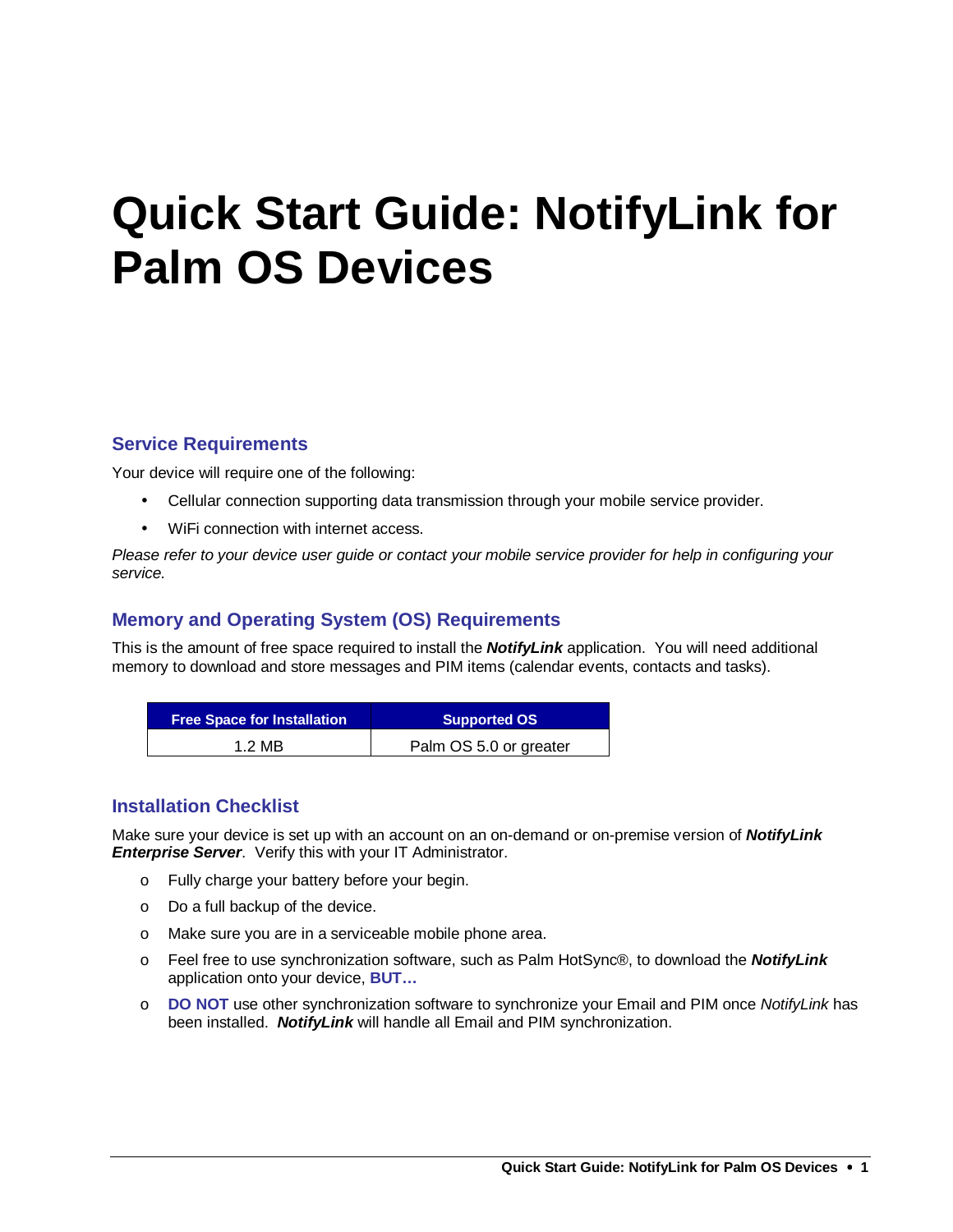## **Install NotifyLink**

#### **Over the Air (OTA) Installation**

Follow these instructions to download and install the *NotifyLink* application to your device or to upgrade to the latest NotifyLink version.

- 1. From a web browser on the device, go to the following site: http://notifylink.notify.net/ota.asp
- 2. Select the **Palm OS Based Devices** link.
- 3. When prompted, **Save** the file, nlinstall.prc to your device.
- 4. Once download is complete, you will be prompted with the message: "Do you want to accept 'nlinstall' into Applications?" Select **Yes** to accept this.
- 5. Open the **NotifyLink Install** application located on the device's desktop.
- 6. Select **Install**. It may take a few minutes to install the NotifyLink files.
- 7. When the download and installation has completed, you will be prompted to **reset the device**. The NotifyLink Install icon will disappear after you reboot the device

**Note:** NotifyLink may not function correctly if you do not reset your device after the installation.

8. Once the installation is complete, use the NotifyLink icon to **register the device**. See Register Your Device.



NotifyLink icons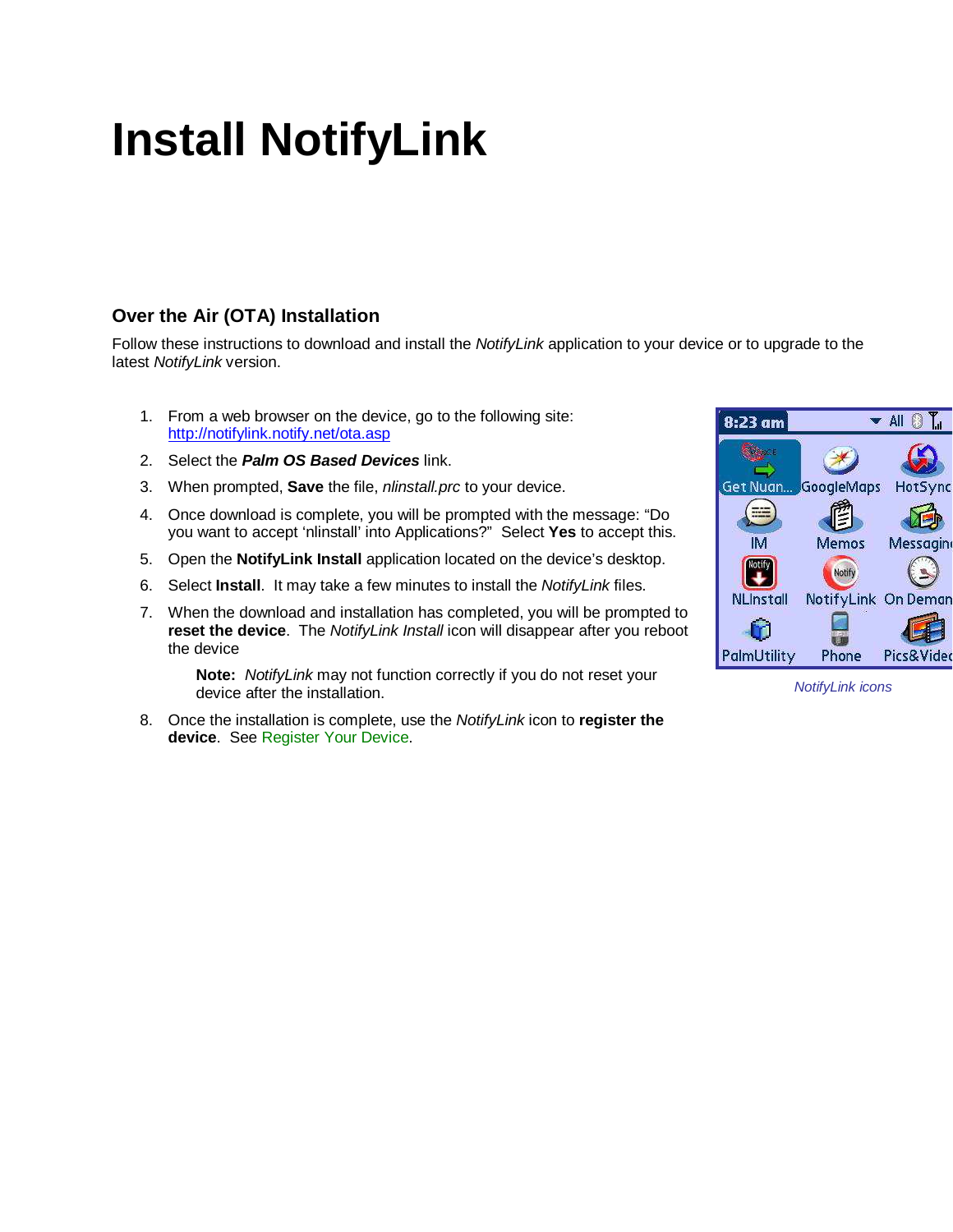# **Register Your Device**

Registration identifies you as a valid user on the NotifyLink Enterprise Server and allows you to begin using NotifyLink to synchronize the Email and PIM (calendar events, contacts, and tasks) between your device and the mail/PIM server.

Registering the device consists of:

- Entering the **Email Address** from your account on the mail server
- Entering an **Authentication Password** provided by your IT Administrator
- Performing an initial PIM synchronization
- 1. Select the **NotifyLink icon G** from the Home screen.
- 2. Enter your **Email Address** and **Authentication Password** as they appear on the server.

| *Palm Client Registration $\boldsymbol{\Theta}$                          |
|--------------------------------------------------------------------------|
| <b>Email Address</b><br>email@dc03.notify.net<br>Authentication Password |
| password                                                                 |
|                                                                          |
|                                                                          |
|                                                                          |
| G<br>$\lceil$ Register                                                   |

NotifyLink Registration Screen

- 3. Select **Register**.
- 4. Once registration is complete, you will be prompted to check for registration messages. A welcome message is sent to the device Inbox and you are then prompted to perform the initial synchronization (OTA Load) for the device.
- 5. Select the PIM type(s) for which you are requesting an OTA Load.

□ **Calendar**

- □ **Contacts**
- □ **Tasks**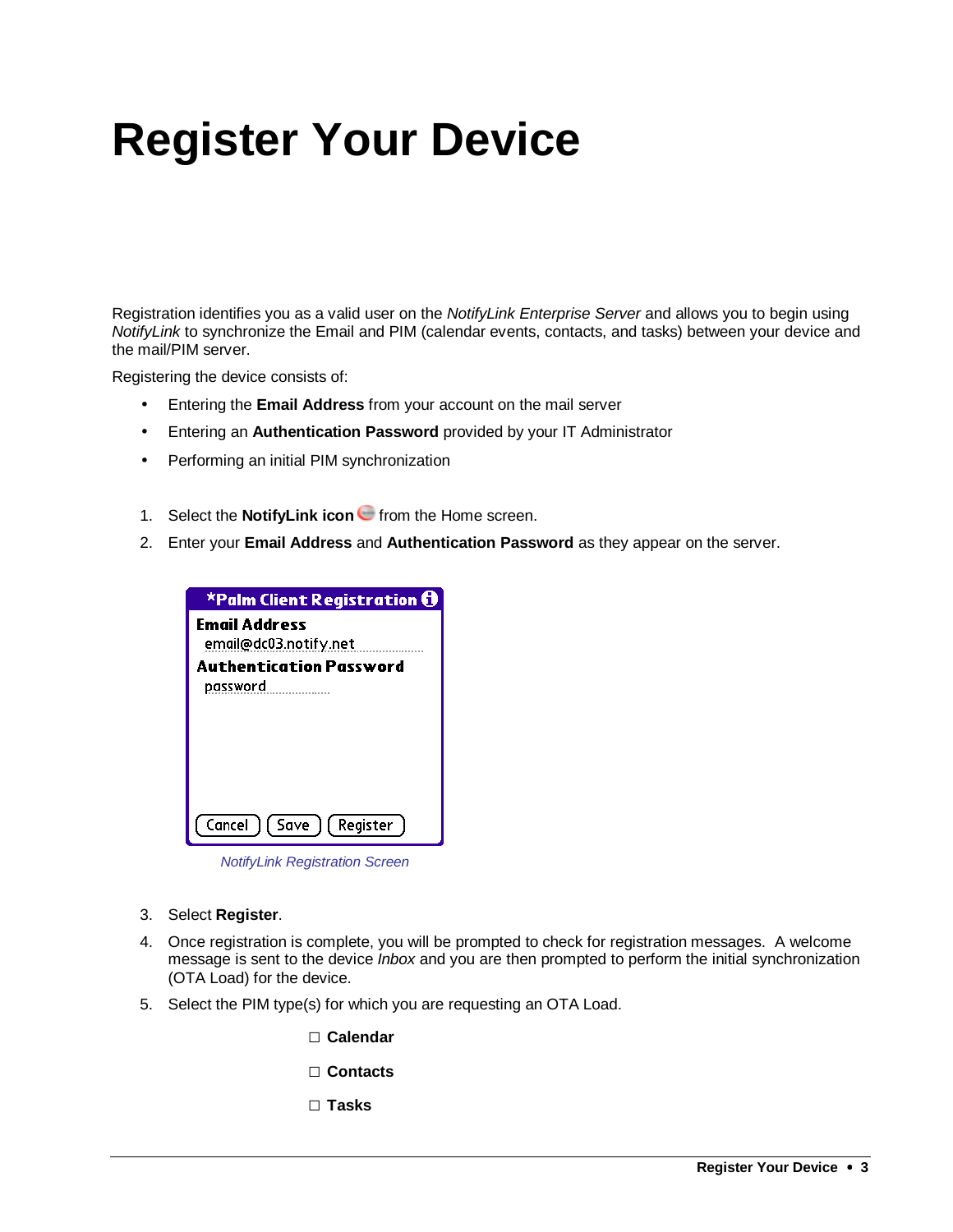## **Set Your NotifyLink Preferences**

### **Push Settings**

Push Settings give you the ability to choose the method and frequency of synchronization with the NotifyLink server. There are separate settings for weekdays and weekends. Synchronization can be turned off, set for all day, or set for intervals.

- 1. Select the **NotifyLink icon** from the Home screen.
- 2. Select **Preferences** from the Options drop-down menu or the Preferences button.
- 3. Select **Push** from the Server options.
- 4. Select the **Push Type**. Choose **Scheduled Push** or **Direct Push**.
- 5. Define the settings.

| <b>Scheduled Push Settings</b>    |                                                                                                                                                                                                                                       |
|-----------------------------------|---------------------------------------------------------------------------------------------------------------------------------------------------------------------------------------------------------------------------------------|
| <b>Weekday</b><br><b>Settings</b> | Select: Off, Interval, or All Day                                                                                                                                                                                                     |
|                                   | Determines when the device will synchronize Mondays through<br>Fridays.                                                                                                                                                               |
| Weekend<br><b>Settings</b>        | Select: Off, Interval, or All Day                                                                                                                                                                                                     |
|                                   | Determine when the device will synchronize on Saturdays and<br>Sundays.                                                                                                                                                               |
| <b>Push</b><br><b>Frequency</b>   | If you have set weekdays/weekends to All Day or Interval, type in<br>the number of minutes between synchronizations (valid entry=1 to<br>90 minutes). Default is 5 minutes, resulting in the device<br>synchronizing every 5 minutes. |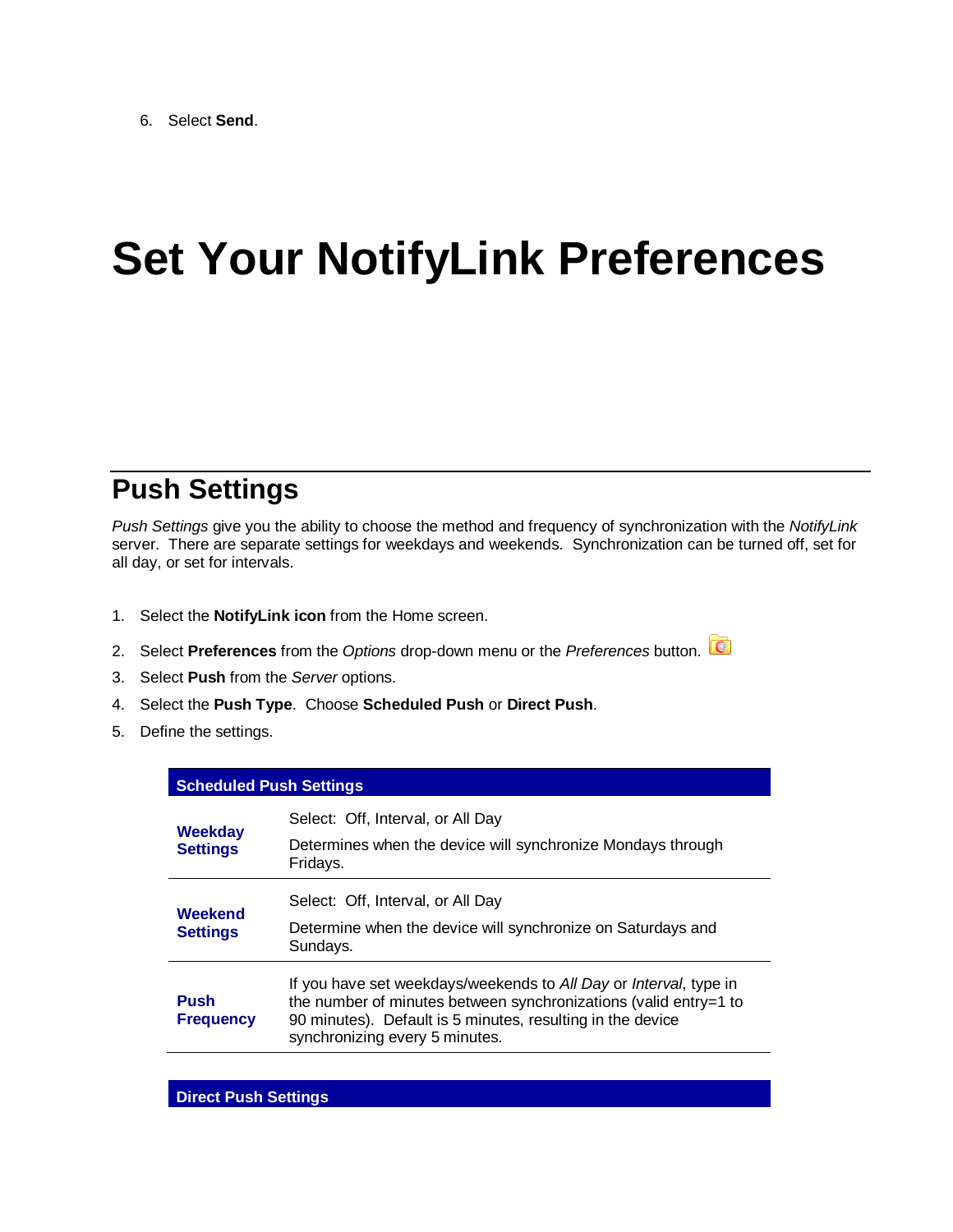|                                       | Select: Off, Interval, or All Day                                                                                                                                                                                                                                                                 |
|---------------------------------------|---------------------------------------------------------------------------------------------------------------------------------------------------------------------------------------------------------------------------------------------------------------------------------------------------|
| Weekday<br><b>Settings</b><br>Weekend | For <i>Interval</i> , choose the times you wish synchronization to start and<br>end. Times must be within one 24-hour period. Defaults are 7:00 to<br>19:00, resulting in the device synchronizing from 7am to 7 pm.                                                                              |
|                                       | Select: Off, Interval, or All Day                                                                                                                                                                                                                                                                 |
| <b>Settings</b>                       | Defaults are the same as for weekday.                                                                                                                                                                                                                                                             |
| <b>Direct Push</b><br><b>Timeout</b>  | Time limit for a direct push session. The time limit is determined by<br>the shortest timeout in the network path. It is recommended that all<br>timeouts in the network path match or exceed the direct push<br>timeout. Default is 15 minutes.                                                  |
| <b>Refresh</b><br><b>Interval</b>     | Select <b>Advanced</b> to access this setting. This keeps the device's<br>inactivity timer from closing the connection during the Direct Push<br>session. The default is 3 minutes and should not be changed<br>unless you are instructed to do so by a Notify Technical Support<br>staff member. |
|                                       |                                                                                                                                                                                                                                                                                                   |

6. Select **Save** from the menu.

### **Email Settings**

The Email Settings tool gives you the ability to define how the device will process Email on your device.

- 1. Select the **NotifyLink icon** from the Home screen.
- 2. Select **Preferences** from the Options drop-down menu or the Preferences button.
- 3. Select **Email** from the Server options.
- 4. Define the settings.

| <b>Email Settings</b>     |                                                                                                                                                                                                                                                                                                      |
|---------------------------|------------------------------------------------------------------------------------------------------------------------------------------------------------------------------------------------------------------------------------------------------------------------------------------------------|
| <b>Notification Alert</b> | Check to enable: Device will show a pop-up alert every time new<br>Email or PIM data is received                                                                                                                                                                                                     |
| <b>Confirm Deletes</b>    | Check the box to enable: When you delete a message, the<br>device will ask you to confirm the delete.                                                                                                                                                                                                |
| <b>Sync Read</b>          | <b>Yes:</b> Messages you have read on the device will be marked as<br>Read on the server.<br>No: Messages you have read on the device will NOT be marked<br>as Read on the server.<br><b>Prompt:</b> When you read a message on the device you will be<br>prompted to mark it as Read on the server. |
| <b>Sync Delete</b>        | <b>Yes:</b> Messages deleted on the device will be deleted on the                                                                                                                                                                                                                                    |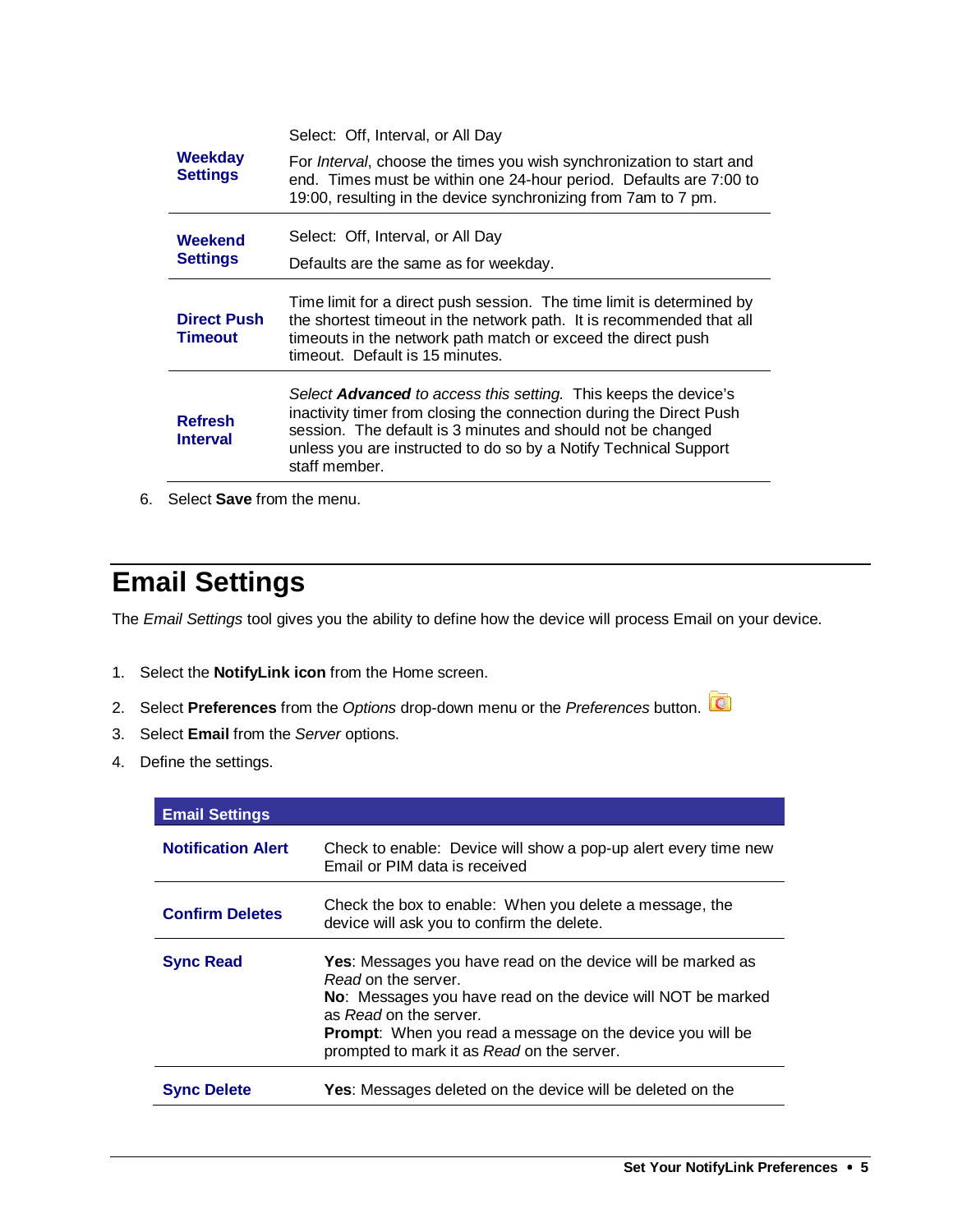|                         | server.<br>No: Messages deleted on the device will NOT be deleted on the<br>server.<br><b>Prompt:</b> When you delete a message on the device you will be<br>prompted to delete it on the server.                                                                                                                                                                                                                                                                                                                                  |
|-------------------------|------------------------------------------------------------------------------------------------------------------------------------------------------------------------------------------------------------------------------------------------------------------------------------------------------------------------------------------------------------------------------------------------------------------------------------------------------------------------------------------------------------------------------------|
| <b>Use Trash Folder</b> | Check this box to send items to the Trash folder when they are<br>deleted. Leave unchecked to permanently remove items from<br>the device when they are deleted. Sent email and sent<br>commands can also be affected by this setting (see Track Sent<br>below).                                                                                                                                                                                                                                                                   |
|                         | <b>Note:</b> Automated Cleanup Settings are governed by this option<br>as well. (Cleaned up email will bypass the trash folder when this<br>option is disabled.)                                                                                                                                                                                                                                                                                                                                                                   |
| <b>Track Sent</b>       | Determines whether sent Email/commands are tracked or<br>deleted.                                                                                                                                                                                                                                                                                                                                                                                                                                                                  |
|                         | <b>None:</b> Sent Emails or sent Commands are placed in the Trash<br>folder (if used – permanently deleted if not used).<br><b>Commands:</b> Only sent Commands are placed in the Sent Items<br>folder. Emails are sent to the Trash folder (if used – permanently<br>deleted if not used).<br><b>Email:</b> Only sent Email is placed in the Sent Items folder.<br>Commands are sent to the Trash folder (if used – permanently<br>deleted if not used).<br>All: Sent Emails and Commands are placed in the Sent Items<br>folder. |

5. Select **Save** from the menu.

### **PIM Settings**

PIM Settings give you the ability to choose which type(s) of PIM items (calendar events, contacts, or tasks) you want synchronized to the server. Any additions or changes made on the device will be sent to the server if you have checked the box next to a PIM item type.

- 1. Select the **NotifyLink icon** from the Home screen.
- 2. Select **Preferences** from the Options drop-down menu or the Preferences button.
- 3. Select **PIM** from the Server options.
- 4. Check the box beside the types of PIM items you want synchronized.

| <b>Option</b>        | <b>Description</b>                                                                                     |
|----------------------|--------------------------------------------------------------------------------------------------------|
| <b>Sync Calendar</b> | If checked, calendar additions/changes/deletions made on<br>the device are synchronized to the server. |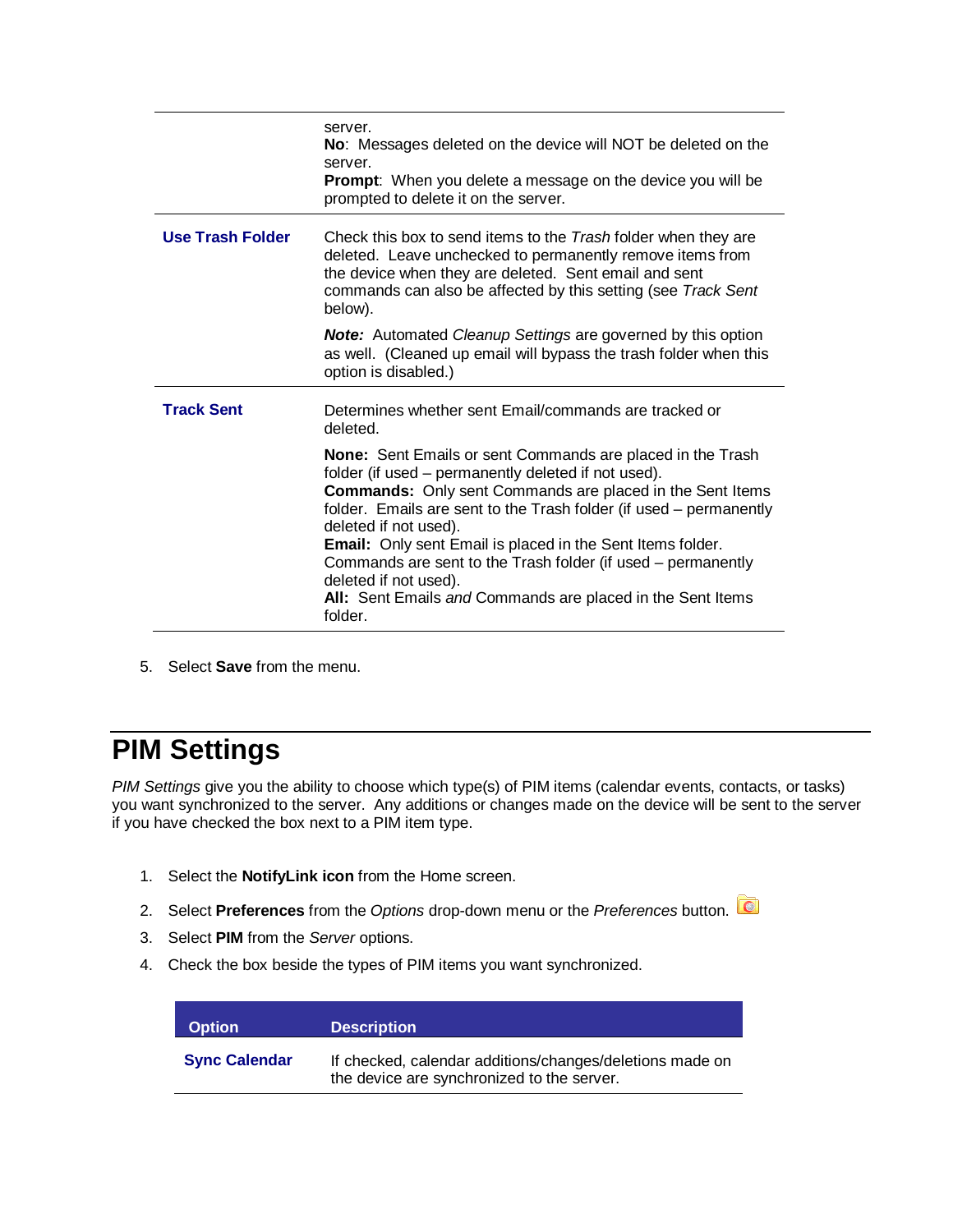| <b>Sync Contacts</b>                | If checked, contact additions/changes/deletions made on<br>the device are synchronized to the server.                              |
|-------------------------------------|------------------------------------------------------------------------------------------------------------------------------------|
| <b>Sync Tasks</b>                   | If checked, task additions/changes/deletions made on the<br>device are synchronized to the server.                                 |
| <b>PIM Change</b><br><b>Summary</b> | If checked, sends information to the device <i>Inbox</i><br>summarizing additions/changes/deletions downloaded<br>from the server. |

5. Select **Save** from the menu.

### **Cleanup Settings**

The Cleanup Settings allow you to set conditions for automatically deleting old Email in your device Inbox and any custom folder you created on the server and had mirrored to the device.

- The cleanup routine deletes local Email only and does not affect Email on the server.
- Automated Email cleanup uses the trash folder only if the Use Trash Folder option is enabled in Email Settings. Otherwise, Email selected for cleanup is immediately and permanently deleted.
- If your device is in a low memory state, items selected for cleanup bypass the Trash folder and are immediately and permanently deleted.
- 1. Select the **NotifyLink icon** from the Home screen.
- 2. Select **Preferences** from the Options drop-down menu or the Preferences button.
- 3. Select **Cleanup** from the Server options.
- 4. Check the box beside **Enable Cleanup** to perform automatic email cleanup. Leave unchecked to disable email cleanup.
- 5. If cleanup is enabled, choose the **Type** of email cleanup: Daily / Weekly / Monthly.

| <b>vpe</b>     | <b>Description</b>                                                                                                                                                                                                                                                   |
|----------------|----------------------------------------------------------------------------------------------------------------------------------------------------------------------------------------------------------------------------------------------------------------------|
| <b>Daily</b>   | Keeps a day's worth of Email in the <i>Inbox</i> or custom<br>folder. Automatic cleanup will occur daily for Email over<br>one day old. (EX: Cleanup performed at 7 am on<br>Tuesday deletes Email received prior to Monday 7 am.)                                   |
| <b>Weekly</b>  | Keeps a week's worth of Email in the <i>Inbox</i> or custom<br>folder. Automatic cleanup will occur daily for Email over<br>one week old. (EX: Cleanup performed at 7 am on Jan.<br>$21st$ deletes Email received prior to 7 am on Jan. $14th$ .)                    |
| <b>Monthly</b> | Keeps a month's worth of Email in the <i>Inbox</i> or custom<br>folder. Automatic cleanup will occur daily for Email over<br>one month old. (EX: Cleanup performed at 7 am on May<br>9 <sup>th</sup> deletes Email received prior to 7am on April 9 <sup>th</sup> .) |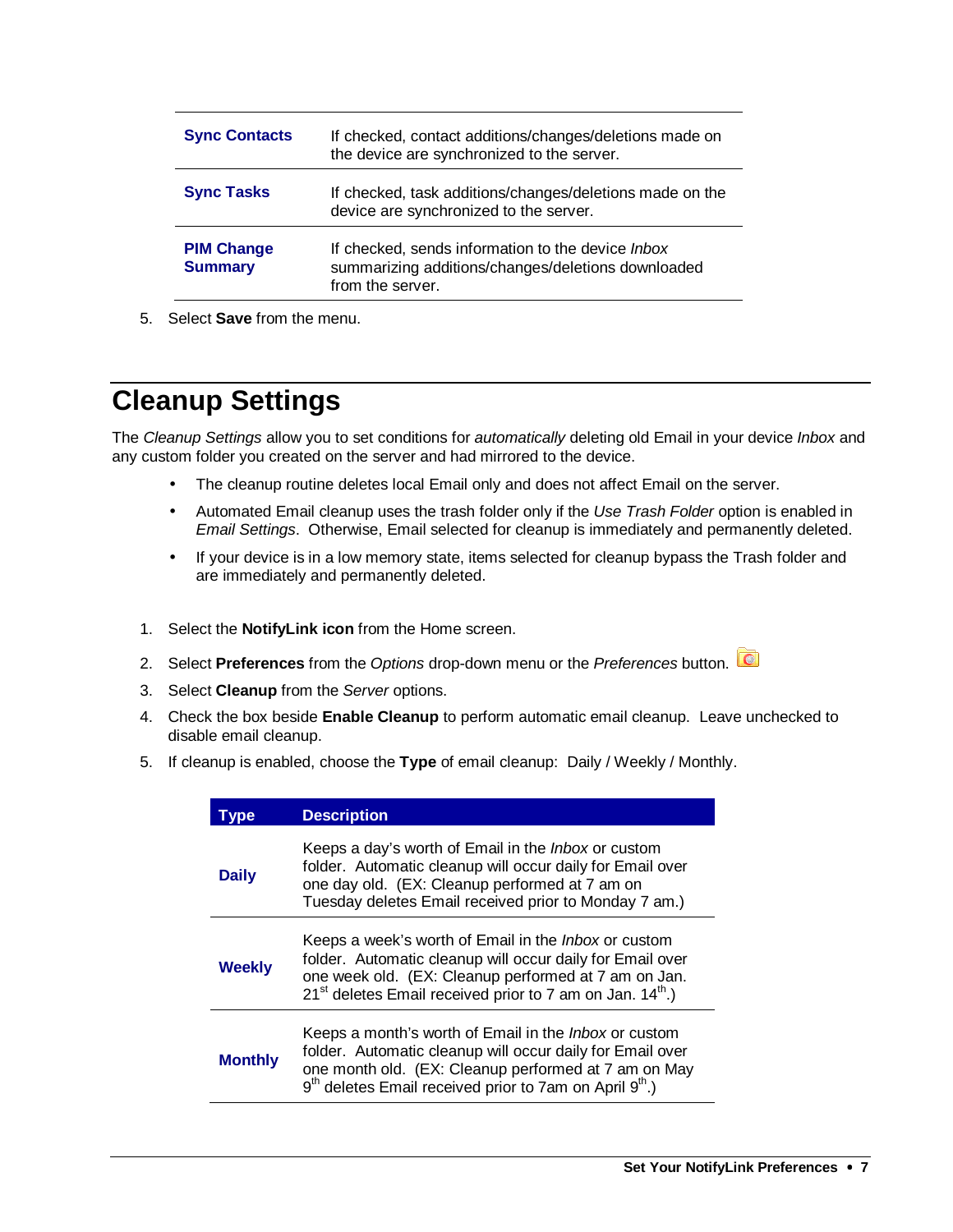- 6. If you want unread email included in the cleanup, check the box beside the **Cleanup unread messages** option.
- 7. If you want unacknowledged meeting invitations included in the cleanup, check the box beside the **Cleanup unacknowledged meetings** option.
- 8. In the **Next Cleanup Time** field, enter the time of day the device should run the email cleanup procedure.
- 9. Select **Save** from the menu.

## **Start Using Your Device**

#### **View the Message List**

Selecting the NotifyLink icon from the device Home screen launches the NotifyLink application and displays the Mailbox Screen. Other Email folders can be accessed from the *Inbox* screen. The folder list contains native Email folders as well as custom folders you have created and set to be mirrored on the device.

**To view Email folders** available in addition to the Inbox, select the folder name currently displayed, then choose another folder from the list that displays.

#### **View a Message / Retrieve an Attachment**

**To view a message**, scroll through your message list to highlight the message you wish to see. Press the center jog dial to open the message.

#### **To retrieve an attachment**,

- 1. Open the message containing the attachment and from the Message menu choose **Attachments**.
- 2. Select the attachment you wish to download, and then click **Yes** to begin the download.
- 3. Once downloaded, view the attachment with an attachment file viewing application.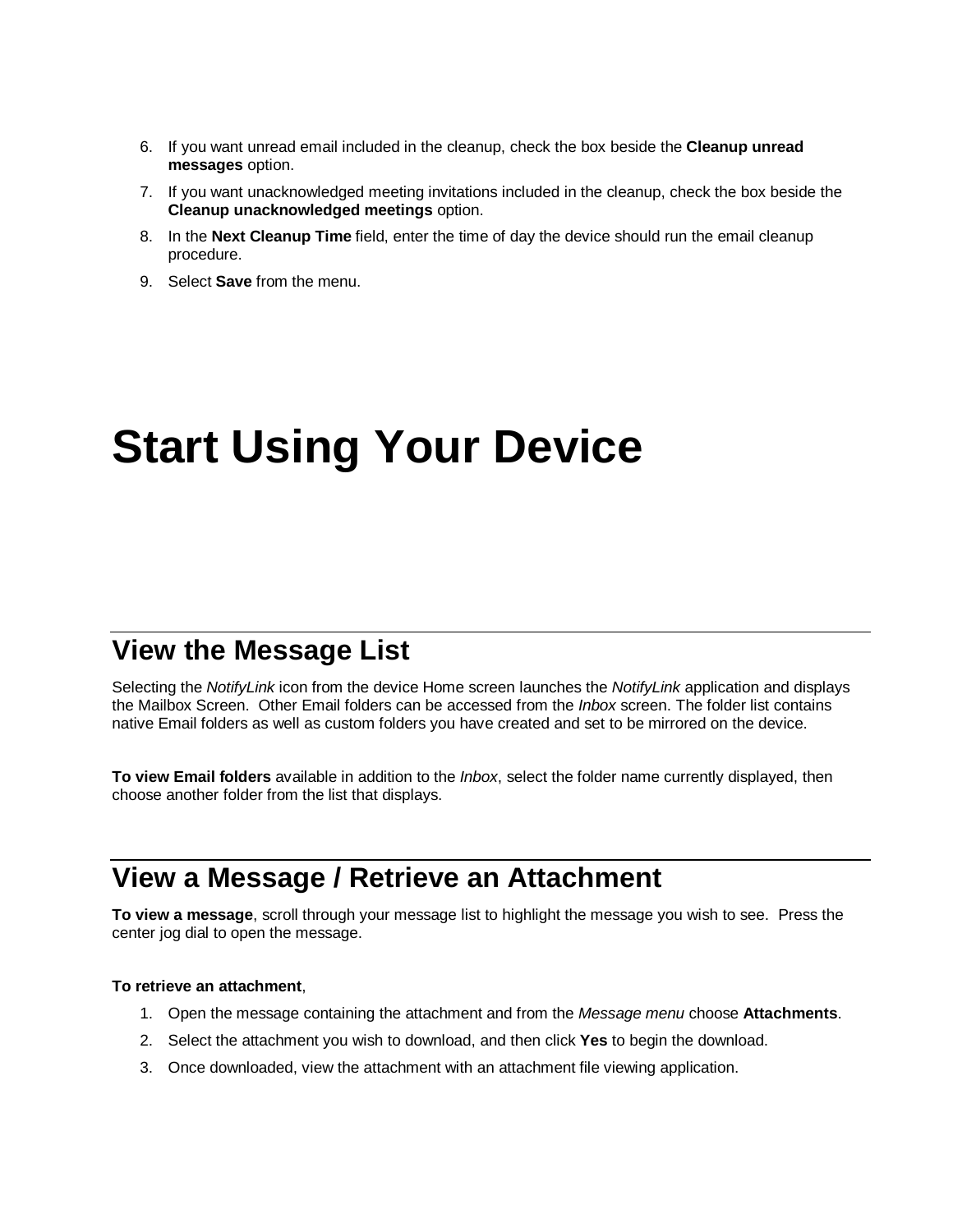#### **Send an Email Message**

- 1. Select the **Compose** button at the bottom of the message list screen.
- 2. Enter the **recipient's Email address**. To look up an address, use the down arrow.
- 3. Enter the Email **subject**.
- 4. Type the **body** of the Email message.
- 5. To include an attachment, select the attachment button.
- 6. From the button options, select **Send.**

### **Add a Contact**

From **Contacts** you may create a new contact or view and edit existing entries.

- 1. Select the Contacts icon from the Home screen
- 2. Select the **New Contact** button.
- 3. Enter the contact's name and personal information for any of the optional fields available.
- 4. Select **Details** to enter the Contact Details screen to add or edit Category, Private status, or Note.

**NOTE:** Be sure to choose a **Category** for the contact. Categories correspond to server address books. If a category is not chosen, the contact will be added into an "Unfiled" category and may not be where you expect it to be on the PIM server.

5. Select the **Done** button to save the entry.

### **Travel Tips**

• If you have changed the time zone on your device when traveling, you should also change the time zone of your mail/PIM account on the server. You can do this from your device via the NotifyLink Mobile Web.

**On Premise Users** - In your device's web browser, enter the address of the web server running the HTTP/Web component of NotifyLink, followed by: /mobile/ Login with the Email address and password of your mail account.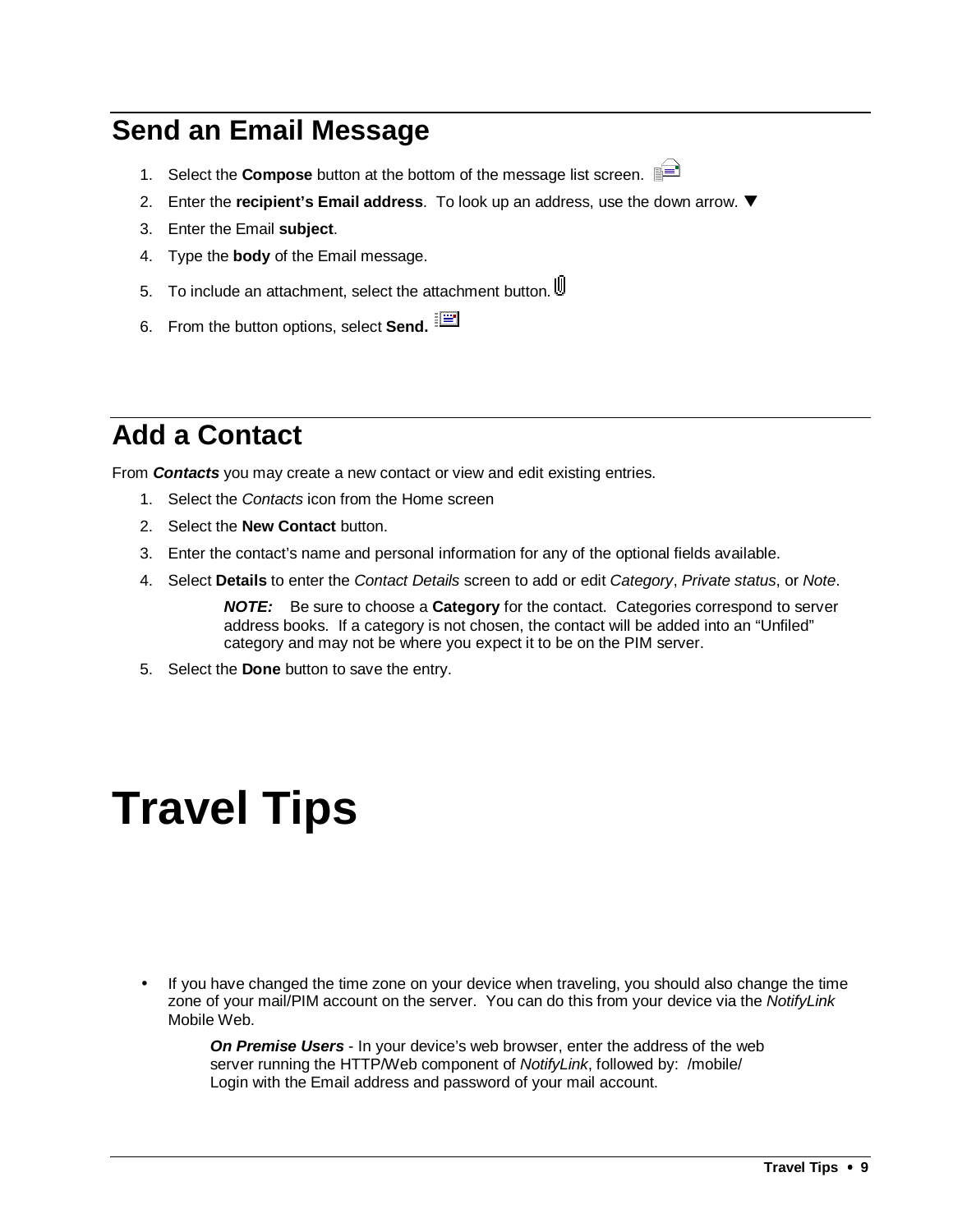**On Demand Users** - In your device's web browser, enter the address of the web server: https://hosted#.notifylink.com/mobile/mobilelogin.php  $(\#)$  = Insert the server number to which you have been assigned. Log in with the Email address and password of your mail account.

- If you travel internationally, contact your carrier to inquire about the availability of international travel data plans. Such plans may reduce the cost of your usage while travelling outside the country.
- Apply more stringent security settings to your device when you travel. See Security Tips.

## **Security Tips**

- Install a mobile anti-virus product on your device.
- Make use of the security features described below. These features can be set from your device in the **NotifyLink Preferences**. (Note: Your security settings may be predetermined to meet the requirements of corporate security policies. Contact your administrator for more information.)

| <b>NotifyLink Lock Settings</b>     |                                                                                                                                                                                             |
|-------------------------------------|---------------------------------------------------------------------------------------------------------------------------------------------------------------------------------------------|
| <b>Inactivity Timeout</b>           | Enter number of minutes before the device locks due to inactivity.                                                                                                                          |
| <b>Challenge Timeout</b>            | Enter number of minutes before the device locks. This lock is initiated<br>regardless of inactivity and is intended to challenge unauthorized use of the<br>device if it is lost or stolen. |
| <b>NotifyLink Password Settings</b> |                                                                                                                                                                                             |
| <b>Password Strength</b>            | This determines the password's level of complexity and will assist you in<br>consistently creating passwords that meet character pattern requirements.                                      |
| <b>Password Expiration</b>          | Enter the number of days (30-365) until a password expires.                                                                                                                                 |
| <b>Password History</b>             | Enter the number of passwords (10-100) to store. If the number of stored<br>passwords is 10, you will not be able to use the past ten passwords.                                            |